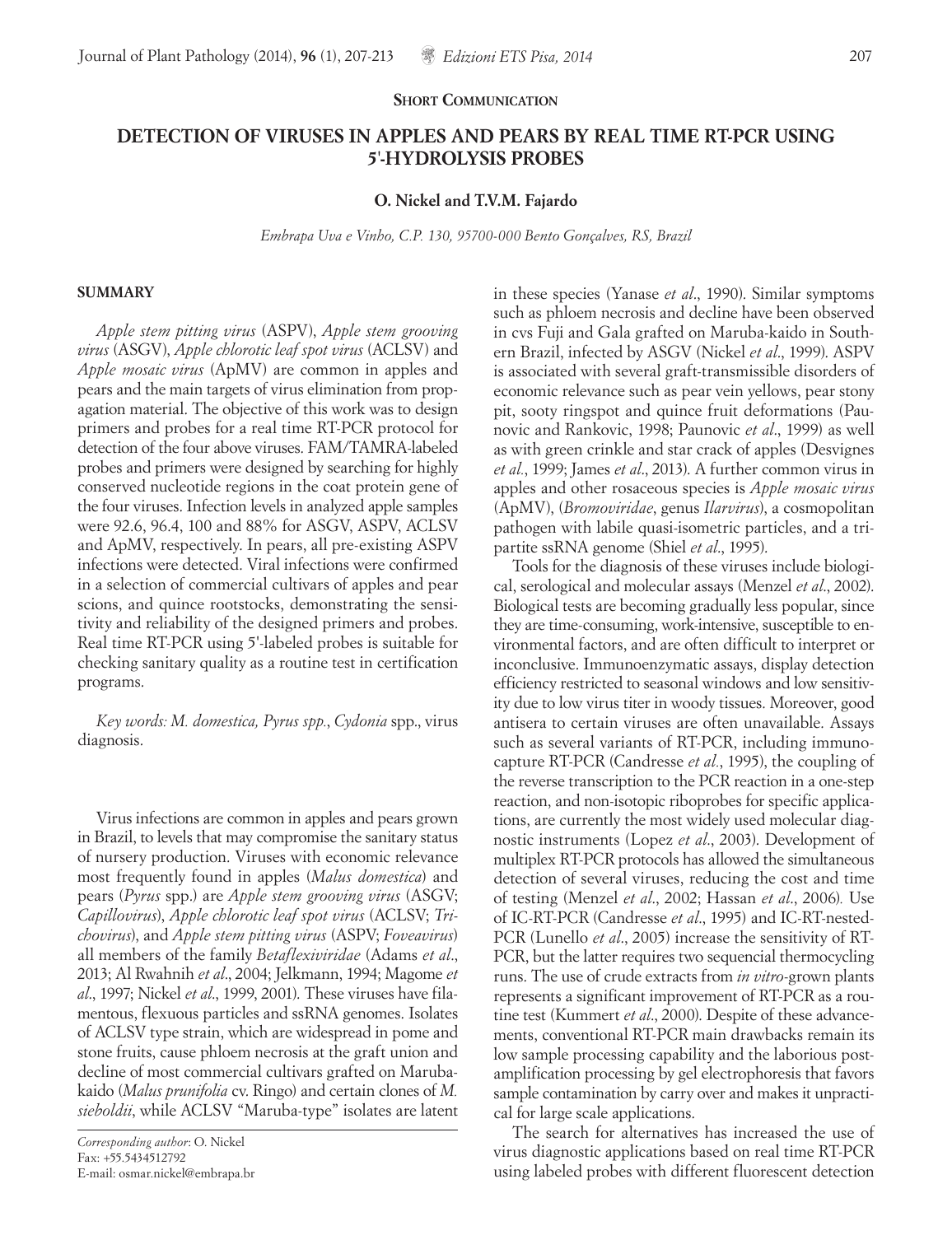| Primer/probe names* | Primer and probe sequences 5'-3' | Genome position | Amplicon size    | GenBank access No. |
|---------------------|----------------------------------|-----------------|------------------|--------------------|
| SGp220              | AAGACCCAGTTTCCCGCTGTTGG          | $220 - 242$     | 69 <sub>bp</sub> | AF438409           |
| SGs197              | <b>TTGCTGTTTTCGGGTCATCT</b>      | $197 - 216$     |                  |                    |
| SGas266             | <b>TAATGAACCGGAGGGGTATCA</b>     | $246 - 266$     |                  |                    |
| SPp662              | AGGTGGGAGTTTATCTGGCTAGGCAT       | $662 - 687$     | 86bp             | AY572458           |
| SPs635              | <b>TGGGAATCCCTGAGCATCAACTCA</b>  | $635 - 658$     |                  |                    |
| SPas721             | ATGTAGACTTGTCTGAGGCGCCAA         | $698 - 721$     |                  |                    |
| CLp80               | ATGGAAGGACAGGGGCAATCCTGG         | $80 - 103$      |                  |                    |
| CLs51               | GTTCCTGGCCGCAGAAGGCAGACCCCT      | $51 - 77$       | 86 <sub>bp</sub> | EF138602           |
| CLas137             | GCTATGTTCGCGAAGATGGACTCC         | $114 - 137$     |                  |                    |
| MVp201              | CCCGAATGTTGAGCCGAAAATTC          | $201 - 223$     |                  |                    |
| MVs174              | GAGGAGGACAGCTTGGGAGGTTAG         | $174 - 197$     | 89 <sub>bp</sub> | GO131805           |
| MVas263             | GCAGTCACTTCTCGACTGCTCAGG         | $240 - 263$     |                  |                    |

| Table 1. Sequences, genome positions of primers and probes and size of amplicons. |  |  |  |
|-----------------------------------------------------------------------------------|--|--|--|
|                                                                                   |  |  |  |

\* SP, ASPV; SG, ASGV; CL, ACLSV; MV, ApMV; s, sense primer; as, antisense primer; p, probe.

chemistries (James *et al*., 2006), which combines the specificity of PCR amplification with DNA hybridization. Real time RT-PCR using fluorogenic 5'hydrolysis probes is performed in one tube, greatly reducing amplicon contamination and avoiding laborious post-amplification handling of samples. Its versatility and suitability for detection of ACLSV, ASPV and ApMV have been reported previously using minor groove binder (MGB) 5'hydrolysis probes (Salmon *et al*., 2002a, 2002b; Marbot *et al*., 2004). To our knowledge combination of primers and non-MGB labeled probes for the diagnosis of the four viruses in question had not been attempted before.

The objective of this study was to design primers and fluorogenic 5' hydrolysis probes and evaluate their suitability for detection of the four viruses in apples, pears and quinces, using real time RT-PCR. Apple, pear and quince samples used in this study included apple cultivars of economic relevance growing in commercial orchards, nurseries and germplasm collections of scientific institutions of southern Brazil, and material from our virus isolate collection. Apple samples had been biologically indexed and/ or analysed by conventional RT-PCR, IC-RT-PCR, ELISA and/or Western blots and dot-blots over several years, thus their sanitary status was well known, as previously reported (Nickel *et al*., 2001; Radaelli *et al*., 2006; Silva *et al*., 2008; Fajardo *et al*., 2011). Since methods of analysis, reagents, buffers, plant tissues and time of sampling used in those tests were dissimilar, complete coincidence with results presented here is not expected. The virus status of Asiatic and European pears and pear rootstocks was unknown except for ASPV, which was diagnosed in several field samples, and in a cv. Williams P4 plant exposed to virus removing treatment by meristem culturing (Table 3). Real time RT-PCR requires a meticulous study of published virus sequences, designing of primers and probes based on a large number of cloned sequences to evaluate their variability (Kummert *et al*., 2000), and adequate software support for oligonucleotides suitability analysis. The design of primers and probes was initiated based on the

coat protein (CP) gene sequences of regionally occuring isolates of ASGV, ASPV, ACLSV and ApMV (AF438409, AY572458, EF138602 and GQ131805) and sequences from GenBank (www.ncbi.nlm.nih.gov), which were aligned using CLC Sequence Viewer 6 (CLC bio A/S, Denmark) (Table 1). In the most conserved CP sequence regions of the four viruses, primers were selected for best alignment and analysed for suitability by the software Oligo Analyser (Invitrogen, USA). Where no complete sequence homology was found, consensus sequences were used. Oligonucleotides were synthesized commercially (IDT and Sigma-Aldrich, USA). The probes were labeled at the 5' end by the reporter dye FAM (6-carboxy-fluorescein) and carried the quencher TAMRA at the 3' end. Total RNA was extracted from 100 mg of bark scrapings by adsorption of nucleic acids to silicium dioxyde (Boom *et al*., 1990) adapted to woody plants (Rott and Jelkmann, 2001).

Reactions of real time RT-PCR were performed in plates containing 96 wells. StepOnePlus real time PCR System (Applied Biosystems, USA) was used for thermocycling. Data of the reactions were analysed graphically by an amplification plot using StepOne Software v2.2.2, determining the variable threshold cycle  $(C_{q})$ , defined as the cycle at which a significant increase of fluorescence occurs. Working mixtures of oligonucleotides and probe of each virus contained 20 µl of the sense oligonucleotide (100 µmol), 20 µl of the complementary oligonucleotide (100 µmol) and 4 µl of each virus-specific labeled probe (100 µmol), adjusting the mixture to a final volume of 240 µl with RNase-free water, storing it at -20 °C (Osman *et al*., 2007). A typical reaction with TaqMan probes consisted of: (i) 6.1 µl of the master mix (TaqMan Master Mix One-Step RT-PCR kit; Applied Biosystems, USA), optimized for the exonucleatic assay with labeled TaqMan probes, containing AmpliTaq Gold DNA polymerase, dNTPs with dUTP, one passive reference dye (ROX), which is a fluorescent dye used to adjust the basal level of fluorescence, or background, and an optimized buffer; (ii) 0.6 µl of the "working mixture" giving a final concentration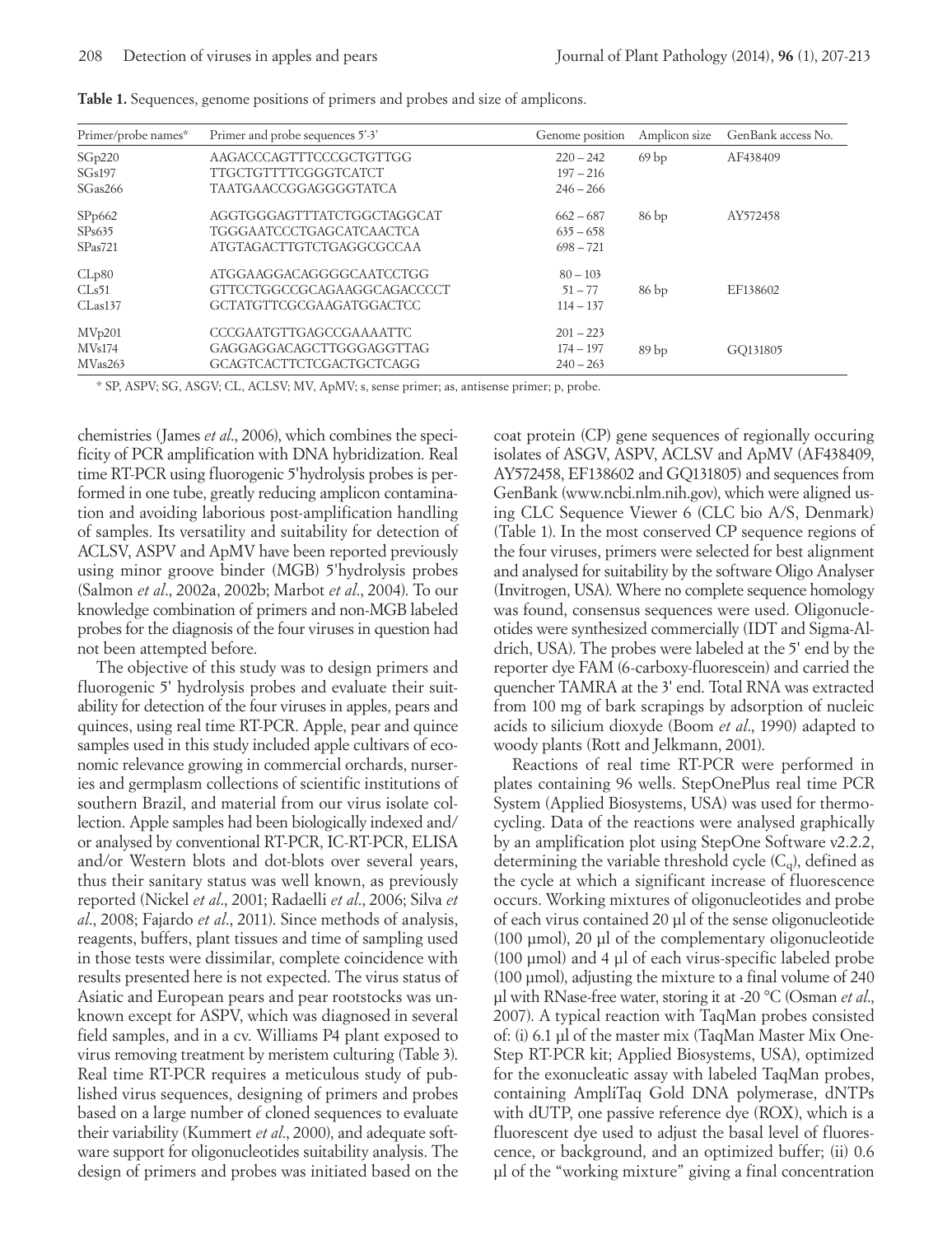| Table 2. Detection of viruses in apples by real time RT-PCR using 5'-hydrolysis probes. |  |  |  |
|-----------------------------------------------------------------------------------------|--|--|--|
|-----------------------------------------------------------------------------------------|--|--|--|

| Cultivar      | Access Nr.1 | SP <sup>2</sup>          | $C_q$ | SG                       | $C_q$ | CL                       | $C_q$ | MV                       | $C_q$ | Origin of the cv. |
|---------------|-------------|--------------------------|-------|--------------------------|-------|--------------------------|-------|--------------------------|-------|-------------------|
| Baronesa      | M027        | $+^3$                    | 38    | $^{+}$                   | 30    | $\! +$                   | 26    | $+$                      | 34    | Brazil            |
| Braeburn      | M061        | $\! +$                   | 37    | $^{+}$                   | 31    | $+$                      | 28    | $\! +$                   | 35    | New Zealand       |
| Castel Gala   | M193        | $+$                      | 26    | $+$                      | $40*$ | $+$                      | 32    | $+$                      | 34    | Brazil            |
| Castel Gala   | M194        | $\! +$                   | 34    | $N_t$                    |       | $N_t$                    |       | $+$                      | 26    |                   |
| Cripps Pink   | M080        | $\! +$                   | 31    | $\overline{\phantom{0}}$ | 40    | $+$                      | 29    | $+$                      | 29    | Australia         |
| Delicious     | M176        | $+$                      | 34    | $+$                      | 32    | $+$                      | 25    | $+$                      | 29    | <b>USA</b>        |
| Fred Hough    | M190        | $N_{t}$                  |       | $^{+}$                   | 24    | $^{+}$                   | 32    | Nt                       |       | Brazil            |
| Fuji          | M003        | $\overline{\phantom{0}}$ | 40    | $^{+}$                   | 30    | $+$                      | 32    | $+$                      | 33    | Japan             |
| Fuji          | M057        | $\! +$                   | 28    | $+$                      | 33    | $+$                      | 24    | $+$                      | 26    |                   |
| Fuji          | M058        | $^{+}$                   | 30    | $^{+}$                   | 31    | $+$                      | 29    | $^{+}$                   | 27    |                   |
| Fuji          | M078        | $^{+}$                   | 32    | $+$                      | 33    | $+$                      | 29    | $+$                      | 27    |                   |
| Fuji          | M200        | $+$                      | 29    | $+$                      | 28    | $+$                      | 32    | $^{+}$                   | 34    |                   |
| Fuji Kiko     | M069        | $^{+}$                   | 32    | $\sim$                   | 40    | $+$                      | 31    | $N_t$                    |       |                   |
| Fuji More     | M182        | $^{+}$                   | 35    | $+$                      | 32    | $+$                      | 32    | $+$                      | 33    | Brazil            |
| Fuji Precoce  | M210        | $+$                      | 25    | $N_t$                    |       | $+$                      | 25    | $^{+}$                   | 26    |                   |
| Fuji Select   | M184        | $^{+}$                   | 28    | $\qquad \qquad +$        | 31    | $+$                      | 30    | $N_t$                    |       |                   |
| Fuji Suprema  | M095        | $^{+}$                   | 29    | $\qquad \qquad +$        | 28    | $+$                      | 32    | $+$                      | 29    |                   |
| Gala          | M175        | $^{+}$                   | 20    | $\overline{\phantom{a}}$ | 40    | $\overline{\phantom{m}}$ | 40    | $+$                      | 30    | New Zealand       |
| Galaxy        | M181        | $^{+}$                   | 25    | $^{+}$                   | 34    | $+$                      | 28    | $+$                      | 32    |                   |
| Granny Smith  | M162        | $+$                      | 31    | $+$                      | 28    | $+$                      | 30    | $N_t$                    |       | Australia         |
| Imperatriz    | M032        | $^{+}$                   | $40*$ | $\qquad \qquad +$        | 29    | $\qquad \qquad +$        | 29    | $^{+}$                   | 37    | Brazil            |
| Imperial Gala | M059        | $+$                      | 30    | $+$                      | 30    | $+$                      | 33    | $^{+}$                   | 36    | <b>USA</b>        |
| Maxi Gala     | M163        | $+$                      | 26    | $+/-$                    | 35    | $+$                      | 30    | $\equiv$                 | $35*$ | Brazil            |
| Mishima       | M185        | $\qquad \qquad +$        | 30    | $\qquad \qquad +$        | 33    | $^{+}$                   | 28    | $^{+}$                   | 33    | Japan             |
| Royal Gala    | M012        | $\qquad \qquad +$        | 32    | $\qquad \qquad +$        | 27    | $\qquad \qquad +$        | 25    | $+$                      | 37    | New Zealand       |
| Royal Gala    | M013        | $+$                      | 39    | $+$                      | 30    | $+$                      | 26    | $+$                      | 37    |                   |
| Royal Gala    | M015        | N <sub>t</sub>           |       | $+$                      | 26    | $+$                      | 23    | $\overline{\phantom{0}}$ | $37*$ |                   |
| Royal Gala    | M018        | $^{+}$                   | 37    | $\! +$                   | 30    | $+$                      | 29    | $^{+}$                   | 32    |                   |
| Royal Gala    | M053        | $+$                      | 32    | $+$                      | $40*$ | $+$                      | 35    | $\equiv$                 | $32*$ |                   |
| Royal Gala    | M073        | $+$                      | 28    | $+$                      | 29    | $+$                      | 31    | $N_t$                    |       |                   |

<sup>1</sup> Sample access numbers in the plant collection of Embrapa Uva e Vinho; <sup>2</sup> SP, ASPV; SG, ASGV; CL, ACLSV; MV, ApMV; <sup>3</sup> previous sanitary status; \* previous record unconfirmed. Cq, quantitation cycle; Nt, not tested; By convention, a Cq 40 means no amplification of the target sequence; Cq values <40 indicate infected samples.

of 415 nM of each oligonucleotide and 85 nM of probe; (iii) 0.3 µl of a mixture containing Murine leukemia virus reverse transcriptase and RNase inhibitor; and (iv) 3 µl (*ca*. 300 ng) of total RNA. The mixture was adjusted to 12 µl with RNase-free water. Cycling conditions were as follows: pre-PCR cDNA synthesis 35 min at 45°C, and 10 min at 95°C followed by 40 PCR-amplification cycles of 15 sec at 95°C and 1 min at 60°C. Values of Cq in tables 2 and 3 are averages of duplicate/triplicate analyses.

To determine the efficiency of the protocol, tenfold serial dilutions of total RNA extracts of the four viruses were submitted to real time RT-PCR. Detection limits were determined by three independent analyses of total RNA of each virus. Evaluation of the intra-assay variability of recorded  $C_q$  values was carried out for the four probes and primer sets by standard deviation analysis of three independent real time RT-PCR amplification runs, using RNA extracts from the same sample of each of a group of 12 apple cultivars, i.e. Baronessa, Fuji Suprema, Galaxy, Mishima, Fuji Select, Braeburn, Royal Gala, Fred Hough, Maxi Gala, Fuji Precoce, Castel Gala and Standard Fuji.

The designed primers and probes and the reaction conditions of real time RT-PCR used, allowed reliable virus detection (Tables 2 and 3). ASPV was detected in 27 of 28

(96.4%) and ACLSV in the totality of 29 (100%) analysed samples. Out 22 apple samples recorded as infected with ApMV, all tested positive in real time. Additionally, three trees (M163, M015 and M053) recorded as ApMV-free, proved to be ApMV-infected by real time (Table 2), resulting in 88% (22/25) agreement with previous records. Real time RT-qPCR confirmed the previous virus status of ASGV infection in 26 out 28 (92.8%) samples. Two plants (M193, M053) were negative in real time, one of which (M193), had tested positive by conventional RT-PCR, and the other (M053) was ASGV-positive by biological indexing and RT-PCR. Similar and even lower percentages of ACLSV and ASPV detection efficiency by real time RT-PCR have been reported (Marbot *et al*., 2004). These authors reported confirmation by real time of infections detected by conventional RT-PCR of 57.7% and 71.8%, respectively for *Prune dwarf virus* (PDV) and ApMV, and demonstrated that the failure to detect PDV was caused by a mismatch of one nucleotide that prevented the fluorogenic reaction and induced the false negatives. This failure occurred despite the use of probes that carry additionally an MGB group at the 3' end which increases the melting temperature of the probe, allowing the use of shorter probes (Salmon *et al*., 2002b), thus increasing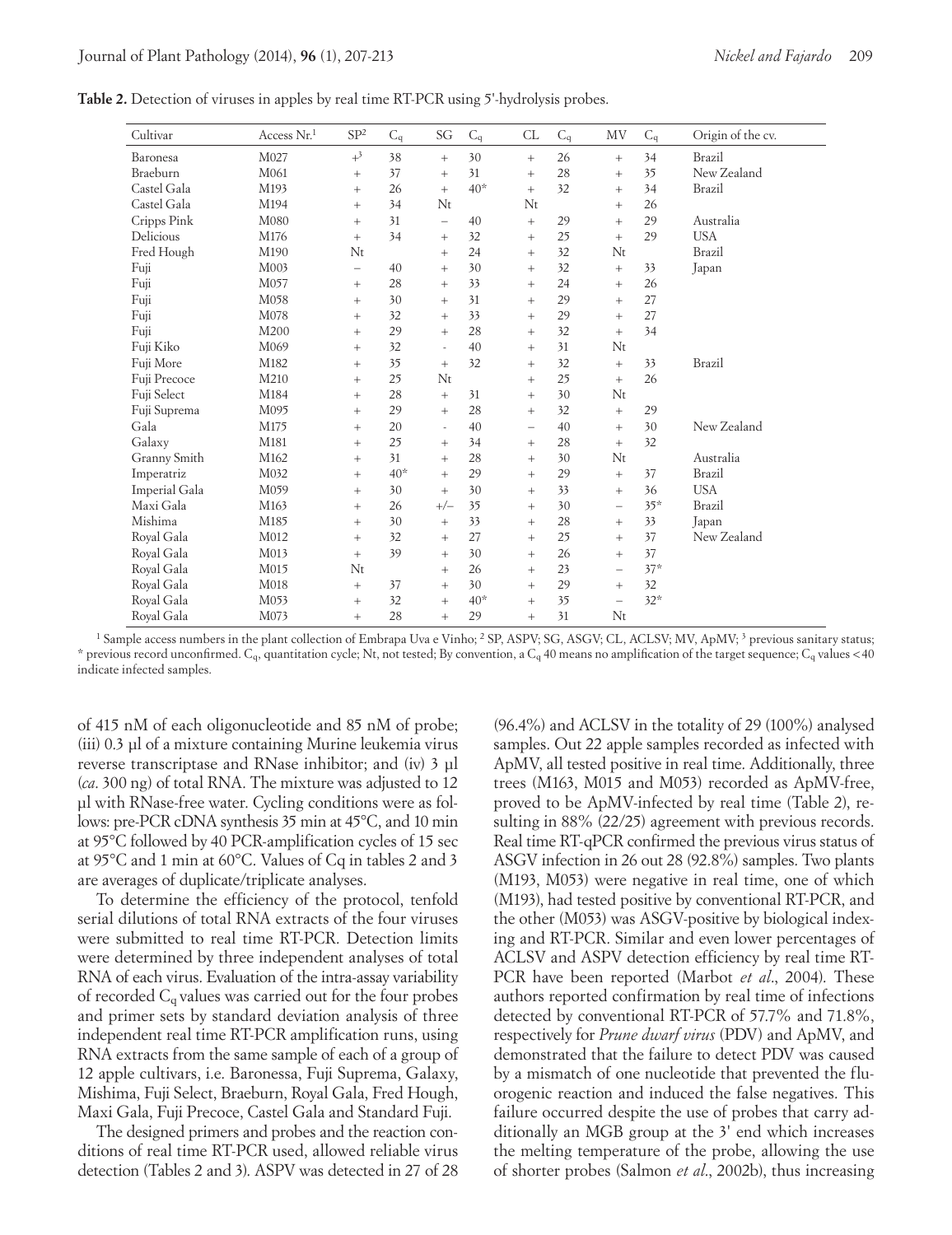| Table 3. Detection of viruses in pears and quinces by real time RT-PCR using 5'-hydrolysis probes |  |  |  |  |
|---------------------------------------------------------------------------------------------------|--|--|--|--|
|---------------------------------------------------------------------------------------------------|--|--|--|--|

| Cultivar            | Access $Nr^1$ .  | SP <sup>2</sup>          | $C_q$ | SG                       | $C_q$ | CL     | $C_q$ | MV                             | $C_q$ | Origin of cv. |
|---------------------|------------------|--------------------------|-------|--------------------------|-------|--------|-------|--------------------------------|-------|---------------|
| Abate Fetel*        | P <sub>14</sub>  | $-3$                     | 40    | $+$                      | 35    | $+$    | 31    | Nt                             |       | Italy         |
| Abate Fetel*        | P <sub>15</sub>  | $+$                      | 28    | $+$                      | 35    | $+$    | 27    | $\qquad \qquad -$              | 40    |               |
| Cascatense          | P27              | $^{+}$                   | 37    | $\overline{\phantom{a}}$ | 40    | $+$    | 34    | Nt                             |       | Brazil        |
| Clapp's Favourite   | P <sub>55</sub>  | $+$                      | 33    | $+$                      | 31    | $+$    | 26    | $^{+}$                         | 25    | <b>USA</b>    |
| Commice de Doyenne* | <b>P6</b>        | $\qquad \qquad -$        | 40    | $+$                      | 35    | $+$    | 31    | $\qquad \qquad \longleftarrow$ | 40    | France        |
| Housui*             | P23              | $+$                      | 35    | $\qquad \qquad -$        | 40    | $+$    | 34    | Nt                             |       | Japan         |
| Kousui*             | P <sub>25</sub>  | $+$                      | 28    | $\overline{\phantom{m}}$ | 40    | $+$    | 30    | $\overline{\phantom{m}}$       | 40    |               |
| Max Red Bartlett    | P <sub>12</sub>  | $\qquad \qquad -$        | 40    | $+$                      | 35    | $+$    | 28    | Nt                             |       | <b>USA</b>    |
| Max Red Bartlett    | P <sub>13</sub>  | $+$                      | 34    | $+$                      | 31    | $+$    | 32    | Nt                             |       |               |
| Nijisseiki          | P32              | $\overline{\phantom{0}}$ | 40    | $\overline{\phantom{m}}$ | 40    | $+$    | 34    | Nt                             |       | Japan         |
| Packham's Triumph   | P <sub>16</sub>  | $^{+}$                   | 35    | $+$                      | 35    | $+$    | 29    | $N_t$                          |       | Australia     |
| Packham's Triumph   | P <sub>17</sub>  | $+$                      | 38    | $+$                      | 35    | $+$    | 30    | Nt                             |       |               |
| Pyrodwarf*          | P <sub>1</sub>   | $\overline{\phantom{0}}$ | 34    | $+$                      | 27    | $+$    | 29    | $+$                            | 26    | Germany       |
| Pyronia veitchii*   | P <sub>18</sub>  | -                        | 40    | $\qquad \qquad -$        | 40    | nt     |       | $N_t$                          |       |               |
| Ouince A            | P47              | $\overline{\phantom{0}}$ | 40    | $\overline{\phantom{m}}$ | 40    | $+$    | 30    | $+$                            | 31    | England       |
| Quince A20          | P <sub>46</sub>  | $\qquad \qquad -$        | 40    | $+$                      | 34    | $^{+}$ | 30    | $^{+}$                         | 29    | England       |
| Quince Adams        | P48              | $\qquad \qquad -$        | 40    | $+$                      | 35    | $^{+}$ | 31    | $+$                            | 31    | Belgium       |
| Quince BA-29        | P <sub>54</sub>  | -                        | 40    | $\qquad \qquad -$        | 40    | $^{+}$ | 35    | $\overline{\phantom{0}}$       | 40    | France        |
| Rocha               | P <sub>26</sub>  | $+$                      | 36    | $\overline{\phantom{m}}$ | 40    | $^{+}$ | 34    | Nt                             |       | Portugal      |
| Red Bartlett*       | P <sub>9</sub>   | $+$                      | 27    | $+$                      | 31    | $^{+}$ | 21    | $\overline{\phantom{m}}$       | 40    | <b>USA</b>    |
| Starkrimson*        | P <sub>56</sub>  | $+$                      | 29    | $+$                      | 34    | $^{+}$ | 31    | $+$                            | 27    | <b>USA</b>    |
| Williams*           | P7               | $+$                      | 29    | $+$                      | 35    | $^{+}$ | 29    | Nt                             |       | England       |
| Williams*           | P <sub>8</sub>   | $\overline{\phantom{m}}$ | 40    | $^{+}$                   | 36    | $^{+}$ | 24    | $\overline{\phantom{0}}$       | 40    |               |
| Williams*           | P <sub>4</sub>   | -                        | 40    | $\overline{\phantom{0}}$ | 40    | $^{+}$ | 32    | $\overline{\phantom{0}}$       | 40    |               |
| Williams*           | P <sub>415</sub> | $\overline{\phantom{0}}$ | 40    | $+$                      | 33    | $^{+}$ | 30    | Nt                             |       |               |
| Yali                | P <sub>21</sub>  | $+$                      | 31    | $^{+}$                   | 34    | $+$    | 26    | $+$                            | 25    | China         |

1Sample access numbers in the plant collection of Embrapa Uva e Vinho; 2SP, ASPV; SG, ASGV; CL, ACLSV; MV, ApMV; Cq, threshold or quantitation cycle; Nt, not tested; <sup>3</sup>previous sanitary status; \*ASPV-status was known and confirmed, except for Pyrodwarf. C<sub>q</sub>, quantitation cycle; By convention,  $C_q$  40 means no amplification of the target sequence;  $C_q$  < 40 indicates infected samples.

| Sample       | $C_q1$ | $C_q2$ | $C_q$ 3 | Average | <b>Standard Deviation</b> | Mean Standard Deviation |
|--------------|--------|--------|---------|---------|---------------------------|-------------------------|
| <b>ASPV</b>  |        |        |         |         |                           |                         |
| M027         | 37     | 38     | 39      | 38      | $\mathbf{1}$              | $\pm 0.58$              |
| M095         | 26     | 27     | 28      | 27      | 1                         | $\pm 0.58$              |
| M181         | 25     | 26     | 27      | 26      | 1                         | $\pm 0.58$              |
| M185         | 26     | 27     | 28      | 27      | $\mathbf{1}$              | $\pm 0.58$              |
| M184         | 27     | 26     | 26      | 26.3    | 0.58                      | $\pm 0.33$              |
| <b>ASGV</b>  |        |        |         |         |                           |                         |
| M061         | 26     | 27     | 29      | 27.3    | 1.53                      | ± 0.88                  |
| M190         | 22     | 23     | 24      | 23      | 1                         | $\pm 0.58$              |
| M012         | 27     | 27     | 28      | 27.33   | 0.58                      | $\pm 0.33$              |
| M003         | 28     | 23     | 23      | 24.67   | 2.88                      | ± 1.67                  |
| M181         | 30     | 34     | 34      | 32.67   | 2.31                      | ± 1.33                  |
| <b>ACLSV</b> |        |        |         |         |                           |                         |
| M027         | 26     | 25     | 25      | 25.33   | 0.58                      | $\pm$ 0.33              |
| M061         | 22     | 22     | 22      | 22      | $\mathbf{0}$              | $\overline{0}$          |
| M190         | 33     | 32     | 32      | 32.33   | 0.58                      | $\pm 0.33$              |
| M003         | 27     | 27     | 27      | 27      | $\mathbf{0}$              | $\boldsymbol{0}$        |
| M095         | 25     | 25     | 25      | 25      | $\boldsymbol{0}$          | $\mathbf{0}$            |
| ApMV         |        |        |         |         |                           |                         |
| M027         | 34     | 35     | 37      | 35.33   | 1.53                      | $\pm\,0.88$             |
| M061         | 33     | 34     | 35      | 34      | 0.53                      | $\pm 0.58$              |
| M193         | 29     | 34     | 35      | 32.67   | 3.21                      | ±1.86                   |
| M182         | 28     | 28     | 29      | 28.33   | 0.58                      | $\pm$ 0.33              |
| M210         | 31     | 32     | 32      | 31.67   | 0.58                      | $\pm 0.33$              |

**Table 4.** Standard deviation analysis of data on detection of *Apple stem pitting virus* (ASPV), *Apple stem grooving virus* (ASGV), *Apple chlorotic leaf spot virus* (ACLSV) and *Apple mosaic virus* (ApMV) from apple plants.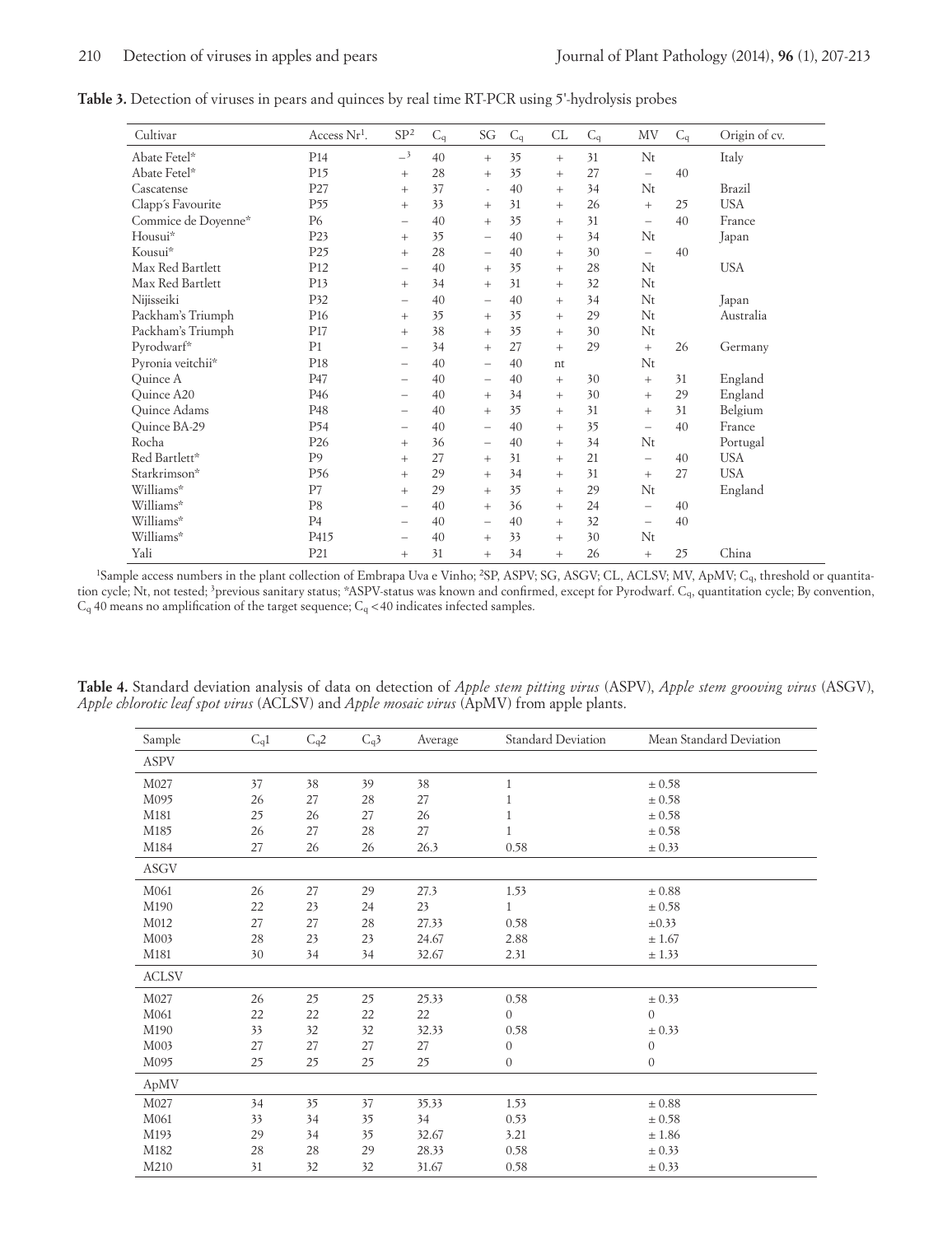

**Fig. 1.** Efficiency and sensitivity analysis of primers and probes. **A.** Amplification plot showing normalized fluorescence (ΔRn) vs. cycles of RT-qPCR of total RNA dilutions of extracts of ASPV-infected cv. Abatel Fetel P15 ranging from 2 ng to 20 fg/µl. T, threshold. **B.** Analysis of RT-PCR products: M, 50 bp ladder (Ludwig, Brazil); C+, positive control, ASPV-infected cv. Braeburn M061, lanes 2-8, dilutions of total RNA (2 ng, 200 pg, 20 pg, 2 pg, 200 fg, 20 fg, 2 fg/µl) of cv. Yali P21. **C.** Analysis of RT-PCR products: M, 50 bp ladder; Lanes 1, 3, 5 and 7, healthy seedling controls; 2, 4, 6 and 8, respectively, amplification products of ASPV (cv. Red Bartlett P9), ASGV (cv. Fuji Suprema M095), ACLSV and ApMV (cv. Yali P21). **D.** Plot of ln(x) total RNA concentrations of ASPV from cv. Abate Fetel P15 against quantitation cycle (Cq).

the probability of virus detection in situations of high target genome variability. In pears, in which the presence of ASPV was recorded in a few cultivars, recognition of previously detected infections by primers SPs635 and SPas721 and the respective hydrolysis probe SPp662 was complete (Table 3). ASPV had not been detected before in the pear rootstock Pyrodwarf in previous evaluations of this collection of plants.

Viral infections detected in this study occurred in some of the main commercial cultivars of apples, pears and quinces from different geographic origins, demonstrating the specificity and reliability of the primers and probes designed on highly conserved nucleotide sequences of the CP genes of the four viruses. The sensitivity of the protocol measured by the recorded detection limits of ASPV (cvs. Yali P21, Abate Fetel P15 and Red Bartlett P9), AS-GV, ACLSV and ApMV (cv. Braeburn M061) fluctuated from 20 to 2 fg/µl total RNA (data not shown), and was comparable to that reported by Salmon *et al*. (2002b).

Real time analyses of serial dilutions of total RNA extracts of ASPV from reference cv. Abate Fetel P15 show quantitatively that primers and probe used are highly sensitive, Cq values correlating accurately with decreasing total RNA amounts from 2 ng/ $\mu$ l to 20 fg/ $\mu$ l (Fig. 1A). Using the same real time primers, it was shown that real time and conventional RT-PCR are equally sensitive based on the limit of detection of ASPV at 20 fg/µl total RNA, in RNA samples (Fig. 1A and 1B). While Salmon *et al*. (2002b) obtained similar results in detecting ASPV, other authors, working with grapevine leafroll viruses, reported a higher sensitivity of real time qRT-PCR as compared to RT-PCR (Osman *et al*., 2007; Al Rwahnih *et al*., 2012). Specificity of the primers is supported by the amplified bands of the expected size of, 86, 69, 86 and 89 bp in conventional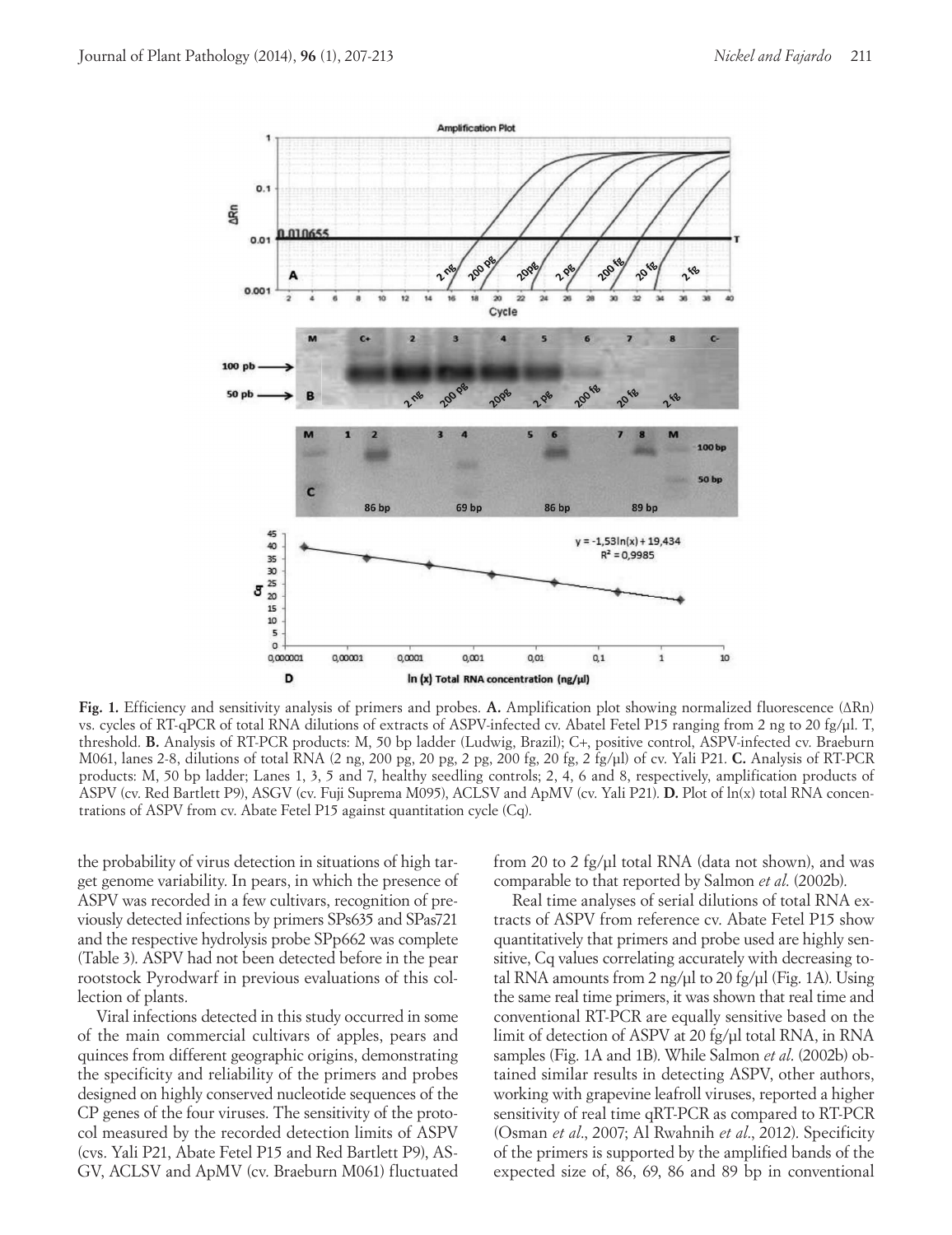RT-PCR runs, respectively, for ASPV, ASGV, ACLSV and ApMV from different cultivars (Fig. 1C). A regression analysis plotting logarithm ln of total RNA concentrations of cv. Abate Fetel against Cq values yielded a  $R^2$  = 0.9985 (Fig. 1D). Despite high sequence variation already reported for these viruses, as in ACLSV (Candresse *et al*., 1995; Nemchinov *et al*., 1998; Al Rwahnih *et al*., 2004), ASPV (Radaelli *et al*., 2006; Rodoni and Constable, 2008; Salmon *et al*., 2002b), and ASGV (Magome *et al*., 1997), primers and probes showed a good performance in the detection of isolates of these viruses. Given the high sensitivity of the primers and probes, the detection failures observed in a few samples could be attributed to mismatches of nucleotides between probes and target sequences, as already noted by other authors due to nucleotide sequence variability (Marbot *et al*., 2004; James *et al*., 2006). Analysis of assay variability by mean standard deviation showed an estimation of the low internal variability of the presented data (Table 4). The high percentage of recognition of four main apple viruses from a variety of different clones of several cultivars of apples, pears and quinces by the oligonucleotides and probes used in this study, shows their sensitivity, efficiency, and suitability as diagnostic tools. To our knowledge there has not been a previous report of a collection of 5' hydrolysis probes and primers to support reliable and practical diagnosis of these viruses affecting apples, pears and quinces by real time RT-PCR.

This procedure reduces risk of cross contamination, avoiding labor-intensive gel evaluation steps and UV-exposition, costly and time-consuming protocols that are made unnecessary by the immediate availability of automatic fluorescence readings after thermocycling. The method is highly versatile, allowing large scale sample processing, which is a fundamental requirement for certification programs.

# **ACKNOWLEDGEMENTS**

Authors acknowledge financial support to Project Nr. 479609/2011-0 by Conselho Nacional de Desenvolvimento Científico e Tecnológico (CNPq) and thank Drs G.A. da Silva and J.E.B. de A Monteiro for data analysis advice, and M.F. Vanni for excellent technical assistance.

# **REFERENCES**

- Adams M.J., Candresse T., Hammond J., Kreuze J.F., Martelli G.P., Namba S., Pearson M.N., Ryu K.H., Saldarelli P., Yoshikawa N., 2012. *Betaflexiviridae*. In: King A.M.Q., Adams M.J., Carstens E.B., Lefkowitz E.J. (eds). Virus Taxonomy. Ninth Report of the International Committee on Taxonomy of Viruses, pp. 920-941. Elsevier-Academic Press, San Diego, USA.
- Al Rwahnih M., Turturo C., Minafra A., Saldarelli P., Myrta A., Pallás V., Savino V., 2004. Molecular variability of *Apple*

*chlorotic leaf spot virus* in different hosts and geographical regions. *Journal of Plant Pathology* **86**: 117-122.

- Al Rwahnih M., Osman F., Sudarshana M., Uyemoto J., Minafra A., Saldarelli P., Martelli G., Rowhani A., 2012. Detection of Grapevine leafroll-associated virus 7 using real time qRT-PCR and conventional RT-PCR. *Journal of Virological Methods* **179**: 383-389.
- Boom R., Sol C.J.A., Salimans M.M.M., Jansen C.L., Wertheim Van Dillen P.M.E., Van Der Noordaa J., 1990. Rapid and simple method for purification of nucleic acids. *Journal of Clinical Microbiology* **28**: 495-503.
- Candresse T., Lanneau M., Revers F., Macquaire G., German S., Dunez J., Grasseau N., Malinowski T., 1995. An immunocapture PCR assay adapted to the detection and the analysis of the molecular variability of apple chlorotic leaf spot virus. *Acta Horticulturae* **386**: 136-147.
- Devignes J.C., Boyé R., Cornaggia D., Grasseau N., 1999. Maladies à Virus des Arbres Fruitiers. Editions Centre Technique Interprofessionnel des Fruits et Légumes, Paris, France.
- Fajardo T.V.M., Nickel O., Eiras M., 2011. Detecção e caracterização molecular dos genes da proteína capsidial de Ilarvirus e Ampelovirus que infectam fruteiras temperadas. *Ciência Rural* **41**: 5-9.
- Hassan M., Myrta A., Polak J., 2006. Simultaneous detection and identification of four pome fruit viruses by one-tube pentaplex RT-PCR. *Journal of Virological Methods* **133**: 124- 129.
- James D., Varga A., Pallas V., Candresse T., 2006. Strategies for simultaneous detection of multiple plant viruses. *Canadian Journal of Plant Pathology* **28**: 16-29.
- James D., Varga A., Jesperson G.D., Navratil M., Safarova D., Constable F., Horner M., Eastwell K., Jelkmann W., 2013. Identification and complete genome analysis of a virus variant or putative new foveavirus associated with apple green crinkle disease. *Archives of Virology* **158**: 1877-1887.
- Jelkmann W., 1994. Nucleotide sequences of apple stem pitting virus and of the coat protein gene of a similar virus from pear associated with vein yellows disease and their relationship with potex- and carlaviruses. *Journal of General Virology* **75**: 1535-1542.
- Kummert J., Vendrame M., Steyer S., Lepoivre P., 2000. Development of routine RT-PCR tests for certification of fruit tree multiplication material. *Bulletin OEPP/EPPO Bulletin* **30**: 441-448.
- López M.M., Bertolini E., Olmos A., Caruso P., Gorris M.T., Llop P., Penyalver R., Cambra P., 2003. Innovative tools for detection of plant pathogenic viruses and bacteria. *International Microbiolology* **6**: 233-243.
- Lunello P., Ducasse D., Conci V., 2005. Improved PCR detection of potyviruses in *Allium* species. *European Journal of Plant Pathology* **112**: 371-378.
- Magome H., Yoshikawa N., Takahashi T., Ito T., Miyakawa T., 1997. Molecular variability of the genomes of capilloviruses from apple, Japanese pear, European pear and citrus trees. *Phytopathology* **87**: 389-396.
- Marbot S., Kummert J., Salmon M., Vendrame M., Dutrecq O., Lepoivre P., 2004. Development of RT-PCR Assays using